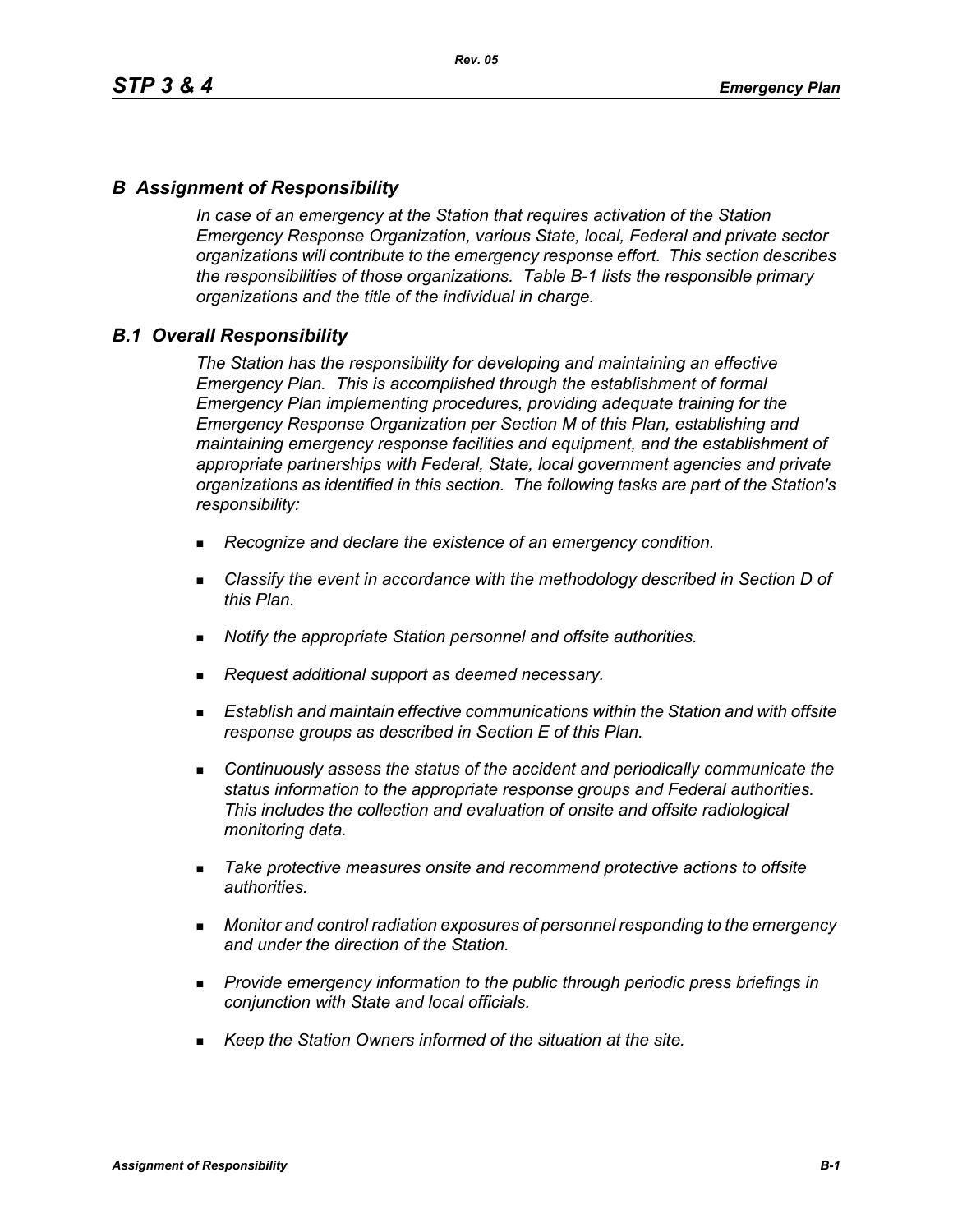### *B.2 State of Texas Responsibility*

*State of Texas has developed a Radiological Emergency Management Plan as an integral part of the State of Texas Emergency Management Plan. The State of Texas Emergency Management Plan outlines the State organization for emergency activities. The Governor's Division of Emergency Management (DEM) is tasked with administering a program of Comprehensive Emergency Management. Designed to reduce the vulnerability of the citizens and communities of this State to damage, injury, and to loss of life and property by providing a system for the mitigation of, preparedness for, response to and recovery from natural or man-made disasters including fixed nuclear facilities. Established in the Office of the Governor by the Texas Disaster Act of 1975 (Government Code, Chapter 418) and direction of the Director of the Texas Office of Homeland Security (OHS). Office of Homeland Security Director appoints the State Coordinator to manage State Governor's Division of Emergency Management on a daily basis, and the Coordinator reports to the Director of the Office of Homeland Security. The Texas Disaster Act of 1975, as amended, authorizes the creation of local organizations for emergency management, provides the Governor and executive heads of governing bodies of the State certain emergency powers, and provides the rendering of mutual aid among the political subdivisions of the State, with other states, and with the Federal Government. The Chairperson of the Texas Emergency Management Council is responsible for establishing an emergency organization capable of operation over a protracted period. The duties and responsibilities of the principal and support agencies of the State of Texas are summarized below. A detailed discussion of the State's response is contained in the Texas Emergency Management Plan.*

### *B.2.1 Department of State Health Services (DSHS)*

*The Department of State Health Services, is the Lead State agency responsible for responding to all peacetime radiological emergencies throughout Texas. Under the procedure established by the Texas Emergency Management Plan and as reaffirmed in a Letter of Agreement, the Department of State Health Services responds to all types of radiological emergencies throughout the State. The Governor's Division of Emergency Management, upon notification by the Station of a Site Area Emergency or General Emergency, will notify key member agencies of the Emergency Management Council. The State Operations Center (SOC) is operational 24 hours a day, seven days a week. During radiological emergencies, the Department of State Health Services will be the Lead State agency for the assessment of radiological impact and damage to the environment. Once notified of a Site Area Emergency or General Emergency (or an Alert or Unusual Event which is likely to involve an offsite release), the Department of State Health Services will establish a communication link (telephone) from their office in Austin, Texas with Station dose assessment personnel. The Department of State Health Services estimates that it will take about one hour to activate their office after notification. The Department of State Health Services is able to make dose projections in their Austin, Texas office from data provided by the Station. If the situation warrants, the Department of State Health Services will dispatch Radiological Emergency Response Teams to the Station. The Department of State Health Services has estimated the onsite response time to emergencies at the Station*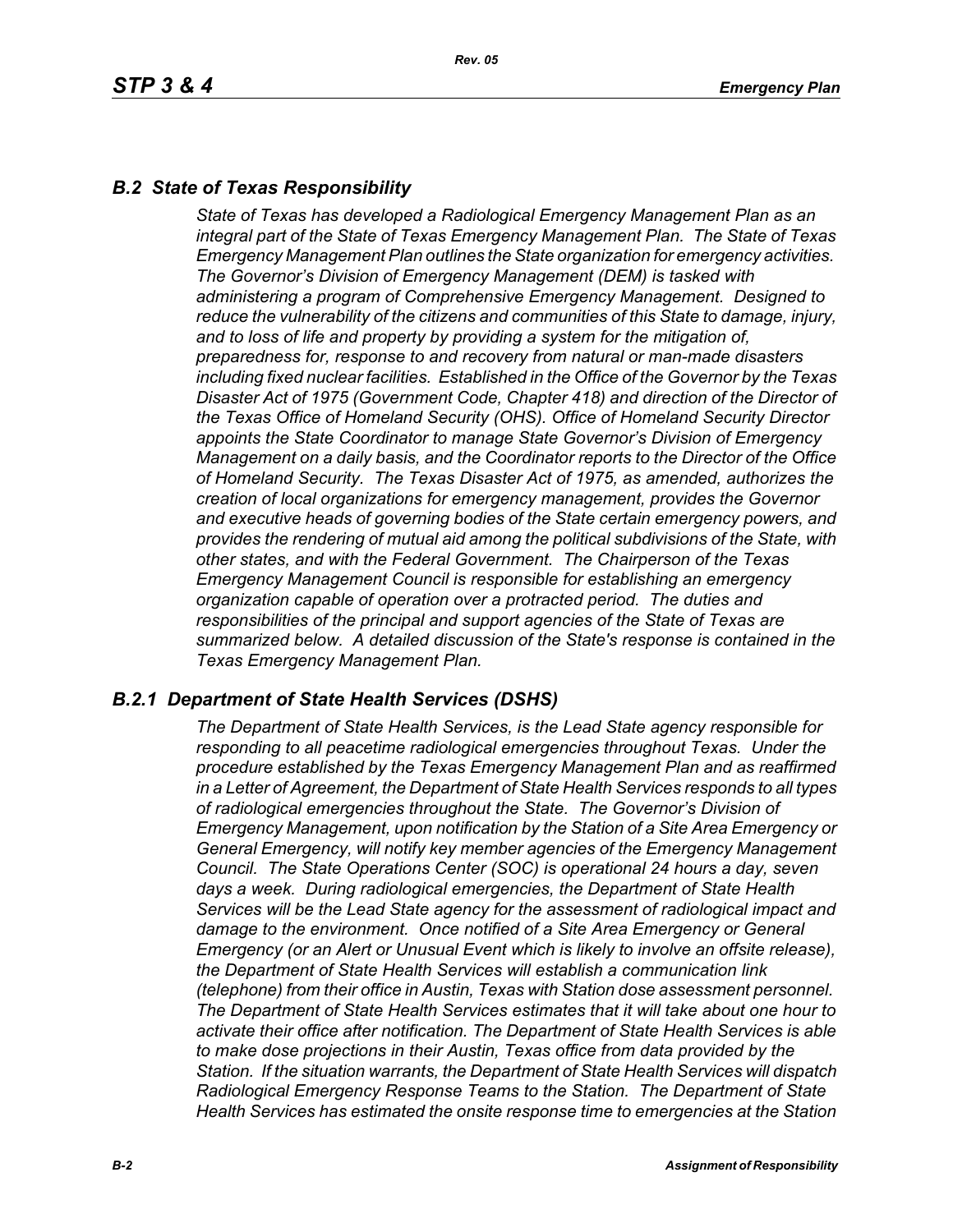*to be approximately 4 hours, and the full Emergency Response Team response time to field locations around the Station to be approximately 8 hours.*

### *B.2.2 Governor's Division of Emergency Management*

*The Governor's Division of Emergency Management has broad legal authority, in case of a radiological emergency, to take actions deemed necessary to protect the health and safety of Texas citizens. This authority includes, but is not limited to, control of public and private transportation corridors, and utilization of all public facilities in support of efforts to protect life and property. The Governor's Division of Emergency Management manages the State Operations Center (SOC), which is located at the Department of Public Safety Headquarters in Austin, Texas. The Department of Public Safety Sub District Office (Pierce, Texas), located approximately 45 miles from the Station, is the headquarters of the Disaster District serving the area around the Station.*

*The Texas Department of Public Safety provides the State with law enforcement services in emergency conditions. This includes but is not limited to disaster reconnaissance, emergency traffic control, and execution of evacuation control. These activities are conducted in support of local government, in accordance with the State of Texas basic Emergency Management Plan, and Annex E, Evacuation, and Annex G, Law Enforcement. The Department of Public Safety Commanding Officer in Sub-District 2C Pierce, Texas serves as Chairperson of the Disaster District Committee. The Department of Public Safety provides statewide communications service for direction of disaster operations. Requests for assistance from the County Emergency Operations Center are forwarded to the Disaster District Sub 2C in Pierce. Requests that exceed the District's ability to respond will be forwarded to the State Operations Center (SOC) in Austin.* 

*Response time for Department of Public Safety personnel from the Disaster District Office in Pierce to the Station is approximately 2 hours.*

### *B.3 Matagorda County Responsibility*

*Matagorda County, Texas, has developed an Emergency Management Plan to provide for emergency operations within Matagorda County, Texas, including Bay City, Palacios, and the unincorporated towns within the County proper. The Matagorda County and city governments are responsible to their respective citizens to do everything possible to save lives, minimize damage, alleviate suffering and to help restore and rehabilitate property and society in the event of a natural disaster, manmade incident, or national emergency, including nuclear attack or threat thereof. Existing forms of local government are utilized in the formulation and implementation of this Plan. The organization and operational concepts set forth in this Plan are promulgated under the Texas Disaster Act of 1975, as amended, the Matagorda County Commissioner Court order of 1983 (reissued 1994), and other laws and ordinances detailed in the Matagorda County Emergency Management Plan. The Matagorda County Emergency Management Plan is a stand-alone document that supports the State of Texas Emergency Management Plan and the Station Emergency Plan. Under the Matagorda County Emergency Management Plan, the County Judge, the Commissioners and Mayors, as chief elected officials are responsible for all*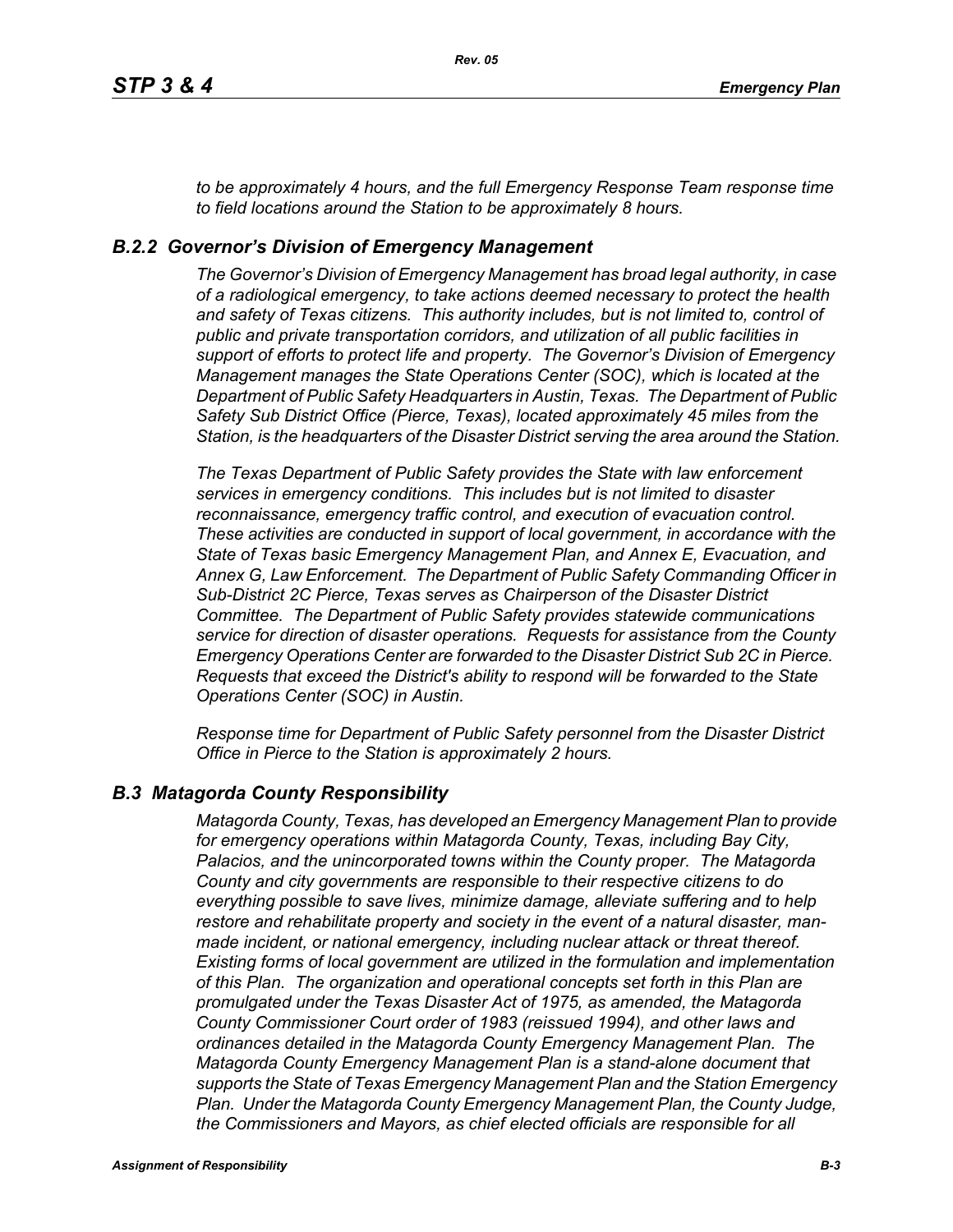*emergency measures within their respective jurisdictions, including recommending shelter and or evacuation of members of the public.* 

*Existing agencies of government in Matagorda County, Bay City, and Palacios will perform emergency activities related to those performed in normal operations. The basic functions of County/City officials are to coordinate activities for efficiency and effectiveness and to assure that any skills not normally available in existing County/City governments are obtained from other resources. The County is the lead governmental entity in an emergency. Should the need arise for State assistance, the County Emergency Management Director has the authority to request assistance from State Disaster District Sub 2C in Pierce, Texas. This responsibility is assigned to the County Emergency Management Director and is not a delegable authority. The Emergency Management Coordinator is appointed by the County Judge. The primary responsibility of the Emergency Management Coordinator is to coordinate emergency response within the county and serve as communications liaison with the Governor's Division of Emergency Management and the Disaster District Committee for day-today operations and through the Disaster District during emergencies. A detailed assignment of emergency response actions and responsibilities are defined in the Matagorda County Emergency Management Plan. Figure B-1 indicates the interface of State of Texas and local and civil authorities' Emergency Management Organizations.*

#### *B.4 Other Local, State, and Federal Agencies*

*Additional local, State, and Federal agencies and departments and their responsibilities that provide outside support to the Station in the event of a declared emergency are:*

### *B.4.1 Bay City Police Department*

*The Bay City Police Department, by Letter of Agreement, will provide law enforcement support to the Station to assist in traffic control, personnel evacuation, or other response requiring law enforcement as needed during an emergency or drill/exercise situation. The Bay City Police Department will be under the control and coordination of the Matagorda County Sheriff's Office. Bay City Police Department and the Matagorda County Sheriff's Office personnel are headquartered approximately 17 road miles northeast of the Station and can respond to the Station in approximately one hour. This service is available 24 hours per day.*

#### *B.4.2 City of Palacios Police Department*

*The City of Palacios Police Department, by Letter of Agreement, will provide law enforcement support to the Station to assist in traffic control, personnel evacuation, or other response requiring law enforcement as needed during an emergency or drill/exercise situation. The City of Palacios Police Department will be under the direction and control of the Matagorda County Sheriff's Office. The City of Palacios Police Department is headquartered approximately 18 road miles southwest of the Station and can respond to the Station in approximately thirty minutes. This service is available 24 hours per day.*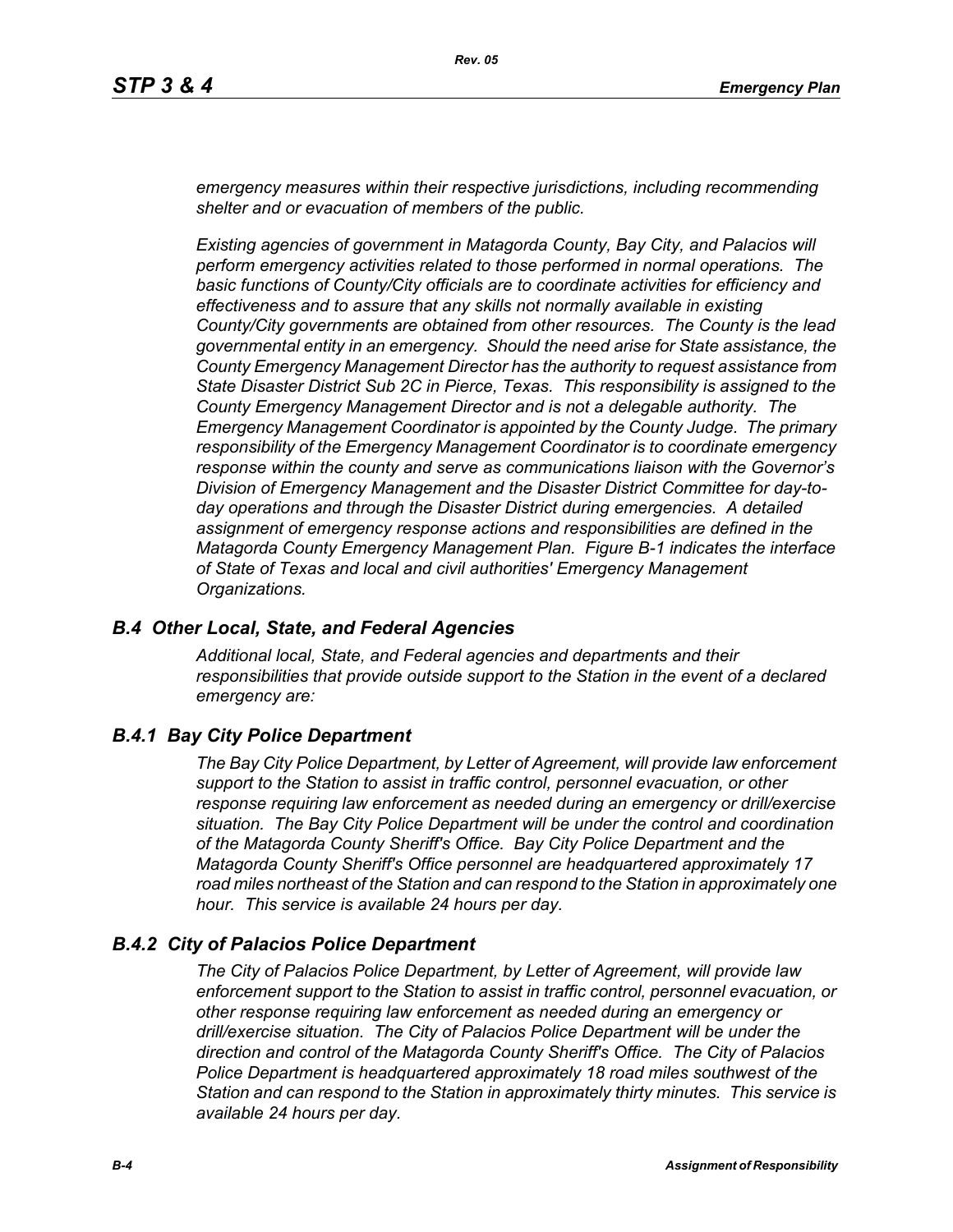# *B.4.3 City of Palacios Volunteer Fire Department*

*The City of Palacios Volunteer Fire Department, by Letter of Agreement, will provide fire-fighting support, and rescue services to the Station in case of an emergency or drill/exercise situation at the Station. The City of Palacios Volunteer Fire Department is located approximately 18 road miles from the Station and has a response time of thirty minutes when responding to requests for assistance from the Station. This service is available 24 hours per day.*

### *B.4.4 The Bay City Volunteer Fire Department*

*The Bay City Volunteer Fire Department, by Letter of Agreement, will provide fire fighting support services to the Station in case of an emergency or drill/exercise situation at the Station. The Bay City Volunteer Fire Department is located approximately 17 road miles from the Station and can respond to emergencies at the Station in approximately one-hour. This service is available 24 hours per day.*

### *B.4.5 The Matagorda County Hospital District*

*The Matagorda County Hospital District, by Letter of Agreement, will provide medical care for both conventional and radiological injuries that occur in emergency or drill/exercise situations at the Station. The Matagorda County Hospital District provides services via two hospitals in the district, Matagorda General Hospital, located approximately 21 road miles from the Station in Bay City, and Palacios Community Medical Center located approximately 16 road miles from the Station in Palacios. The Matagorda General Hospital maintains a fully staffed Emergency Room that is equipped with a decontamination facility within the emergency room area to handle emergencies arising at the Station. Matagorda General Hospital in Bay City shall serve as the primary response organization with secondary support provided by Palacios Community Medical Center. These services and facilities are available 24 hours per day.*

#### *B.4.6 Emergency Alert System Stations*

- *Emergency Alert System Station KMKS FM, 102.5 Radio, by Letter of Agreement, shall serve as the primary Matagorda County Emergency Alert System Station serving the Station by having the capability of providing 24 hour per day Emergency Alert Service, including activation of the alert radios.*
- *Emergency Alert System Station KZRC FM, 92.5 Radio, by Letter of Agreement shall serve as the alternate Matagorda County Emergency Alert System Station.*

#### *B.4.7 Matagorda County Sheriff's Office*

*The Matagorda County Sheriff's Office by letter of agreement will assist the Station in responding to an emergency. The Emergency Management Plan for Matagorda County identifies the responsibilities for the Sheriff's Office as law enforcement, evacuation/traffic control, communications, warning/notifications and maintenance of the Matagorda County Emergency Operations Center. The Matagorda County Sheriff's Office will respond to requests to provide assistance during emergency or drill/exercise situations that develop at the Station. The Matagorda County Sheriff's*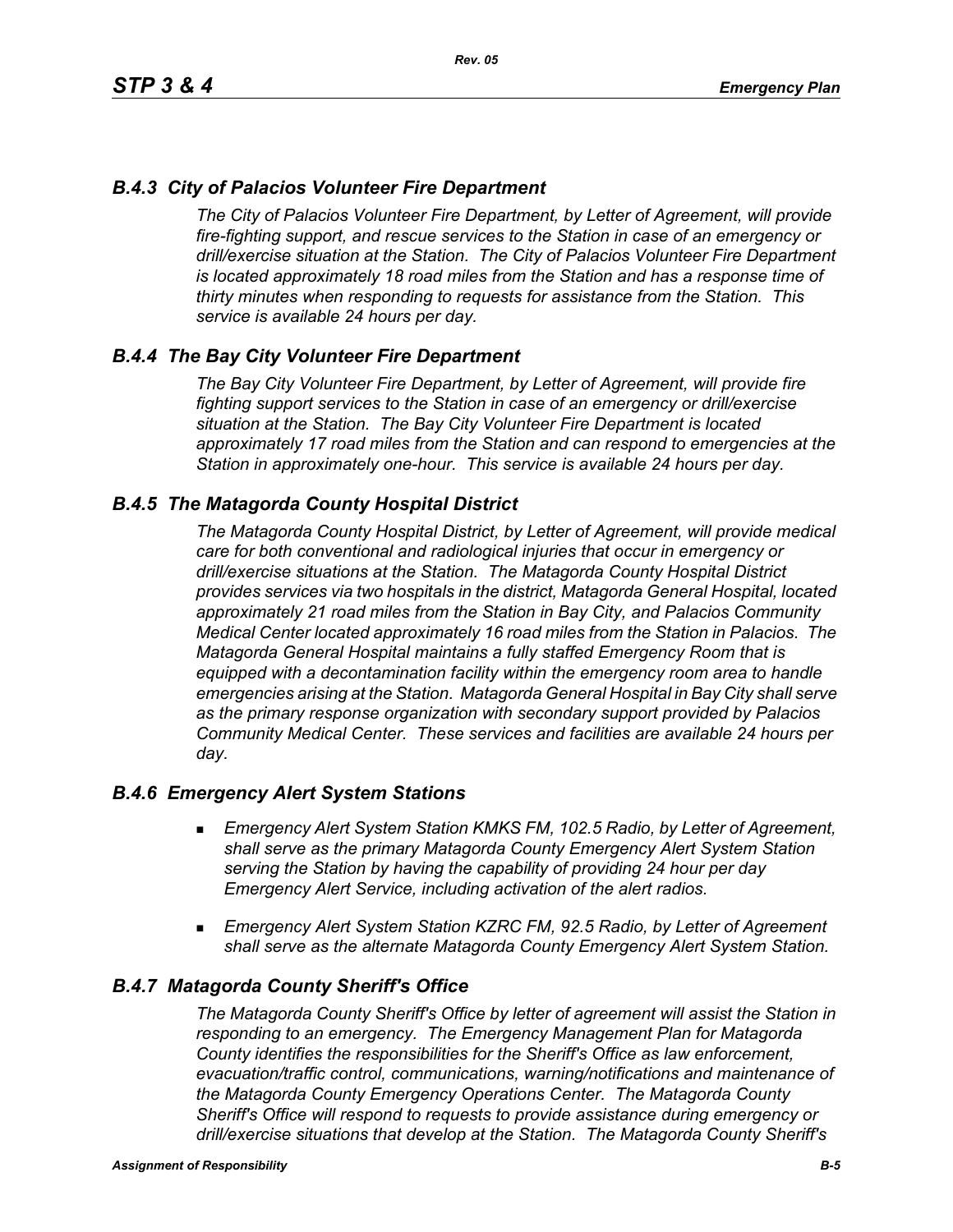*Office has the capability to respond to a request for assistance from the Station on a 24 hours a day basis.*

# *B.4.8 United States Coast Guard (Corpus Christi)*

*The United States Coast Guard, by Letter of Agreement will provide vessel traffic control on the Colorado River and other navigable waters in the vicinity of the Station by the use of marine warnings during emergency situations that may develop at the Station. The Coast Guard responds to requests, from the Matagorda County Sheriff's Office, for assistance from Corpus Christi District. Estimated time of response for the Coast Guard is within approximately four hours, on a 24 hours a day basis.*

# *B.4.9 United States Coast Guard (Galveston)*

*The United States Coast Guard, by Letter of Agreement will provide assistance during emergency situations that may develop at the Station. The Coast Guard responds to requests, from the Matagorda County Sheriff's Office, for assistance from Galveston District. The Coast Guard is available on a 24 hours a day basis.*

# *B.4.10 Resources of Other Federal Agencies*

*The resources of Federal agencies appropriate to the emergency condition will be made available in accordance with the National Response Framework. The Station Emergency Director is specifically authorized to request Federal assistance on behalf of the Station under the provisions of the National Response Framework. The Station Emergency Director requests Federal assistance by contacting the NRC. In addition*  to the NRC, agencies other than those with a Letter of Agreement with the Station that *may become involved are the Department of Energy, the DHS-Federal Emergency Management Agency, and the Environmental Protection Agency. These Agencies*  have the capability of responding to a declared emergency at the Station in *approximately twelve hours, on a 24 hours a day basis.*

### *B.4.11 Department of Homeland Security-Federal Emergency Management Agency*

*The Federal Emergency Management Agency, Region VI, is responsible for overall coordination of the offsite Federal response effort. The senior Federal Emergency Management Agency official from Region VI will carry out the functions and responsibilities outlined in NUREG-0981.*

*The Region VI Emergency Response Team will, in addition to the region office response, provide support to State and County authorities in the area of resource coordination, logistics, and telecommunications. The senior Federal Emergency Management Agency official, or designee, will notify the appropriate Federal agency*  capable of meeting a Specific State or County government need. The Federal *Emergency Management Agency can respond to a declared accident at the Station in approximately ten hours.*

### *B.4.12 Nuclear Regulatory Commission (NRC)*

*The NRC is notified of an incident via the Emergency Notification System telephone line, the initial NRC response is to ascertain the status of the plant and monitor Station*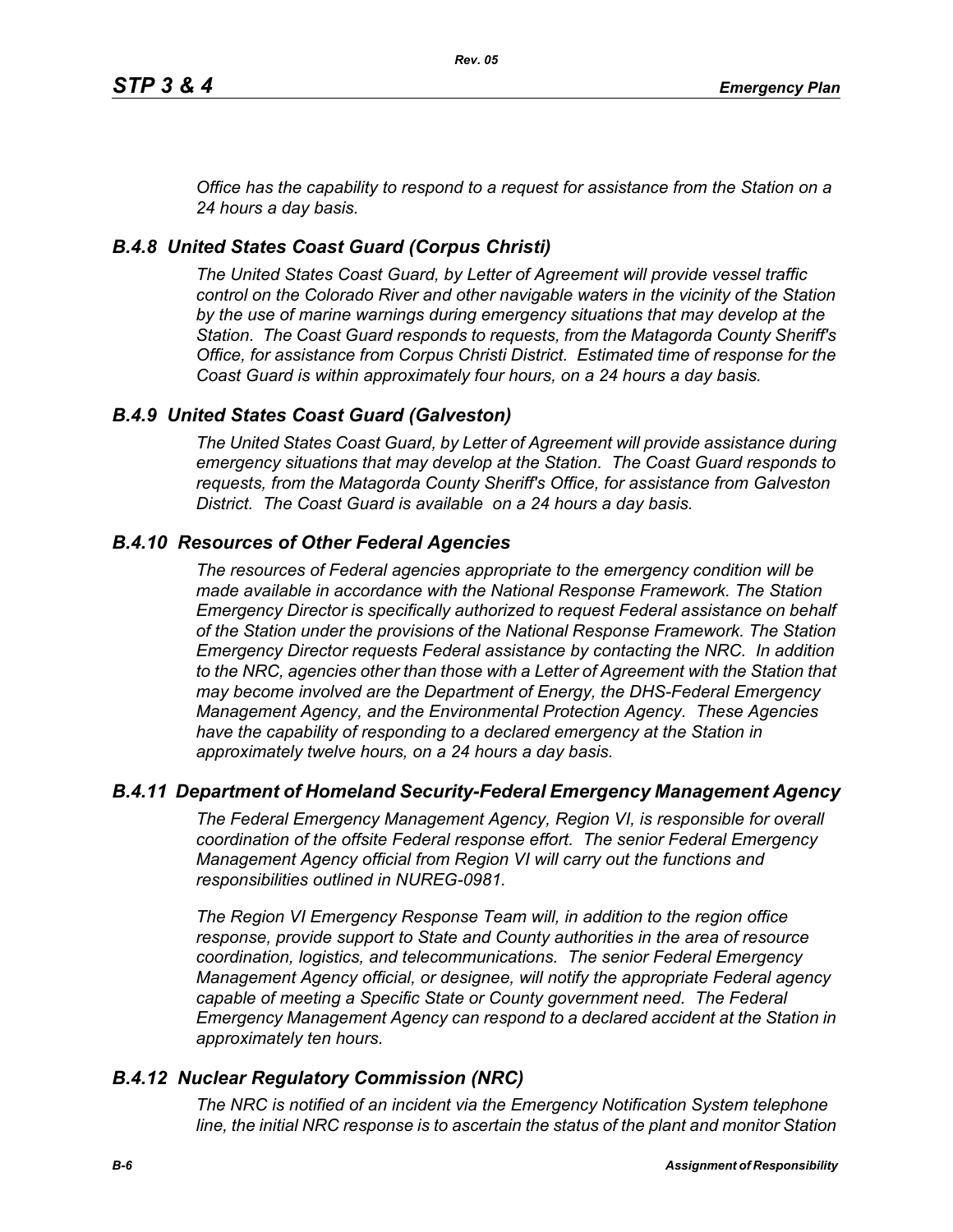*activities. The NRC will assess offsite radiological effects and will develop projection of onsite and offsite effects for use by other Federal, State, and local agencies, as appropriate.*

*To ensure reports can be made, NRC Headquarters Operations Center maintains a 24-hour emergency telephone and duty officer. The NRC Region IV Response Team, located in Arlington, Texas, has the capability of responding in approximately five* hours. The leader of this response team will normally be the Region IV Regional *Administrator, assuming the role as NRC Director of Site Operations, when so directed by the NRC Chairperson.*

#### *B.5 Private Sector Organizations*

*Private Sector and Contract Organizations include various groups that will provide support and services to the Station as follows:*

#### *B.5.1 Westinghouse Electric Company*

*Westinghouse Electric Company has established a contract with the Station to provide general services related to nuclear steam supply operation during and following an accident situation. Westinghouse provides a capability to respond on a 24 hour a day basis.* 

#### *B.5.2 Toshiba*

*Toshiba International Corporation has established a contract with the Station to provide general services related to nuclear steam supply operation during and following an accident situation. Toshiba provides a capability to respond on a 24 hours per day basis.*

#### *B.5.3 Memorial Hermann Hospital System*

*Memorial Hermann Hospital System- by Letter of Agreement, serves as a referral source for long-term care of radiological injuries. Memorial Hermann Hospital System is available 24 hours per day for consultation or treatment of personnel who have been*  internally contaminated or may have received an acute dose of radiation. Memorial *Hermann Hospital System located in Houston, Texas is approximately 70 air miles from the Station.*

#### *B.5.4 Lyondell Chemicals, LP and OXEA Chemicals*

*Lyondell Chemicals, LP (Matagorda Operations) and OXEA Chemicals (Bay City Plant) - by separate Letters of Agreement, will notify the Station of emergencies occurring at their plants which could involve offsite chemical releases, on a 24 hours a day basis.*

#### *B.5.5 Best Western Matagorda Hotel and Conference Center*

*Best Western Matagorda Hotel and Conference Center by Letter of Agreement and contract with the Station will place the facility at the disposal of the Utility during a declared emergency at the Station, on a 24-hour a day basis. This includes the use of a meeting room/ball room for conversion to the Joint Information Center. The Best*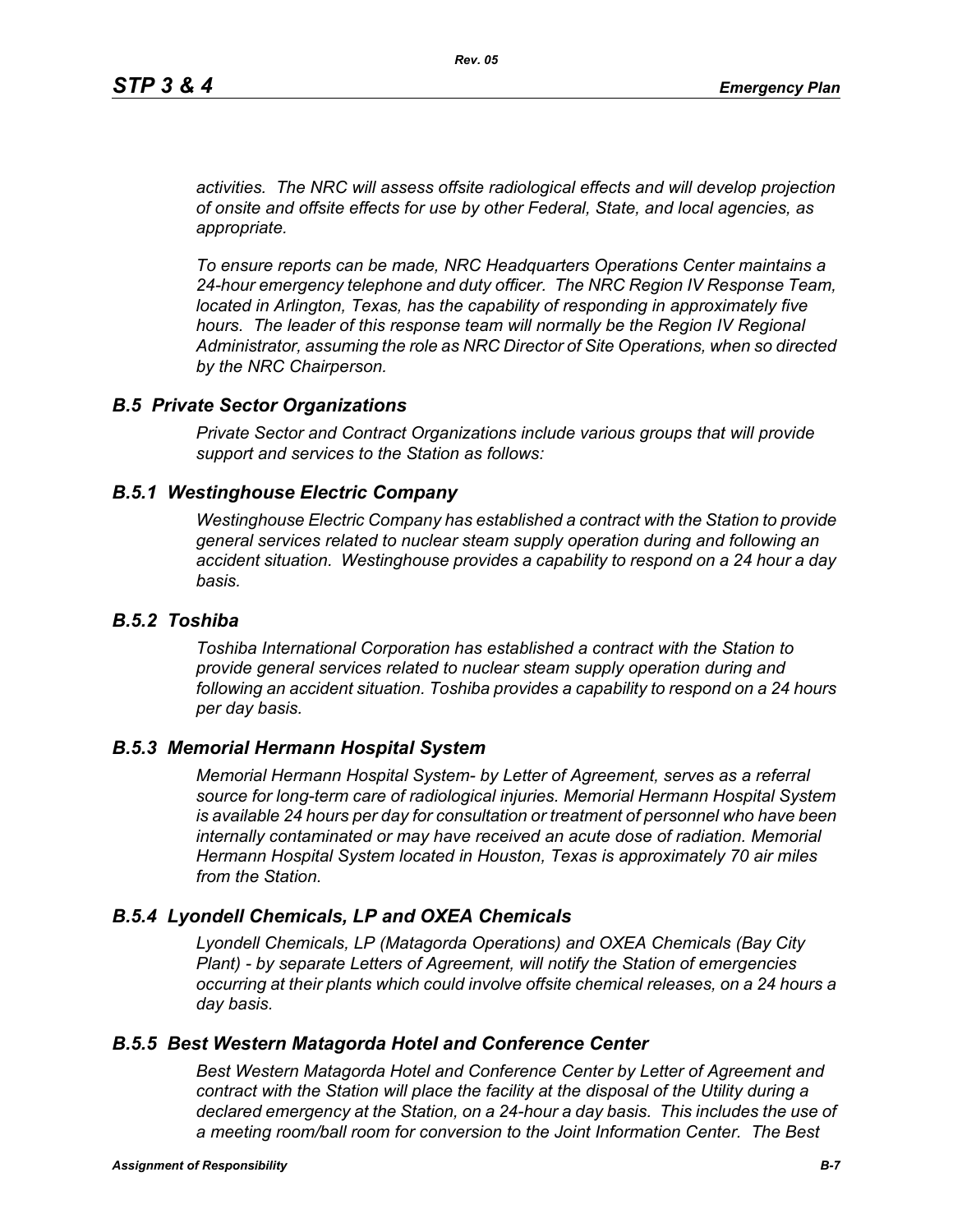*Western Matagorda Hotel and Conference Center is located approximately 15 road miles from the Station.*

### *B.5.6 American Red Cross Rio Colorado Chapter*

*American Red Cross Matagorda Rio Colorado Chapter - by Letter of Agreement, will provide assistance at the Reception Center for registration of residents and site employees evacuated because of a nuclear power plant event, and will provide for emergency needs by organizing congregate care facilities providing services necessary to support the evacuated population. The American Red Cross will participate in training, drills and exercises on request. These and other responsibilities of this agency are identified in the Emergency Management Plan for Matagorda County, Bay City and Palacios. The American Red Cross supports that Plan and the Emergency Preparedness Program at the Station. The Matagorda County Office of the American Red Cross is located in Bay City approximately 17 road miles from the Station and their service is available 24 hours per day.*

#### *B.5.7 Matagorda County EMS*

*Matagorda County EMS by Letter of Agreement; will provide 24 hour per day ambulance service to the Station in case of an emergency or drill/exercise situation. Matagorda County EMS response time to the station is approximately thirty minutes.*

#### *B.5.8 Institute of Nuclear Power Operations (INPO)*

*Institute of Nuclear Power Operations by Letter of Agreement will provide assistance in acquiring the help of other organizations in the industry on a 24 hours a day basis. In addition, INPO will provide assistance, utilizing its own resources, as requested and as appropriate.*

#### *B.5.9 American Nuclear Insurers*

*The Station maintains a policy with American Nuclear Insurers. American Nuclear Insurers has agreed to assume responsibility, except where excluded by the policy, for promptly assisting members of the public whom may be adversely affected by an incident at the Station.*

#### *B.5.10 TXU Power (Comanche Peak Steam Electric Station)*

*TXU Power by Letter of Agreement will in case of an emergency at the South Texas Project and loss of onsite analysis capabilities, support the Station by performing selected post accident analysis.*

### *B.5.11 Areva NP Inc.*

*Areva NP Inc.: by Letter of Agreement will provide assistance in the radioanalyses of environmental samples.*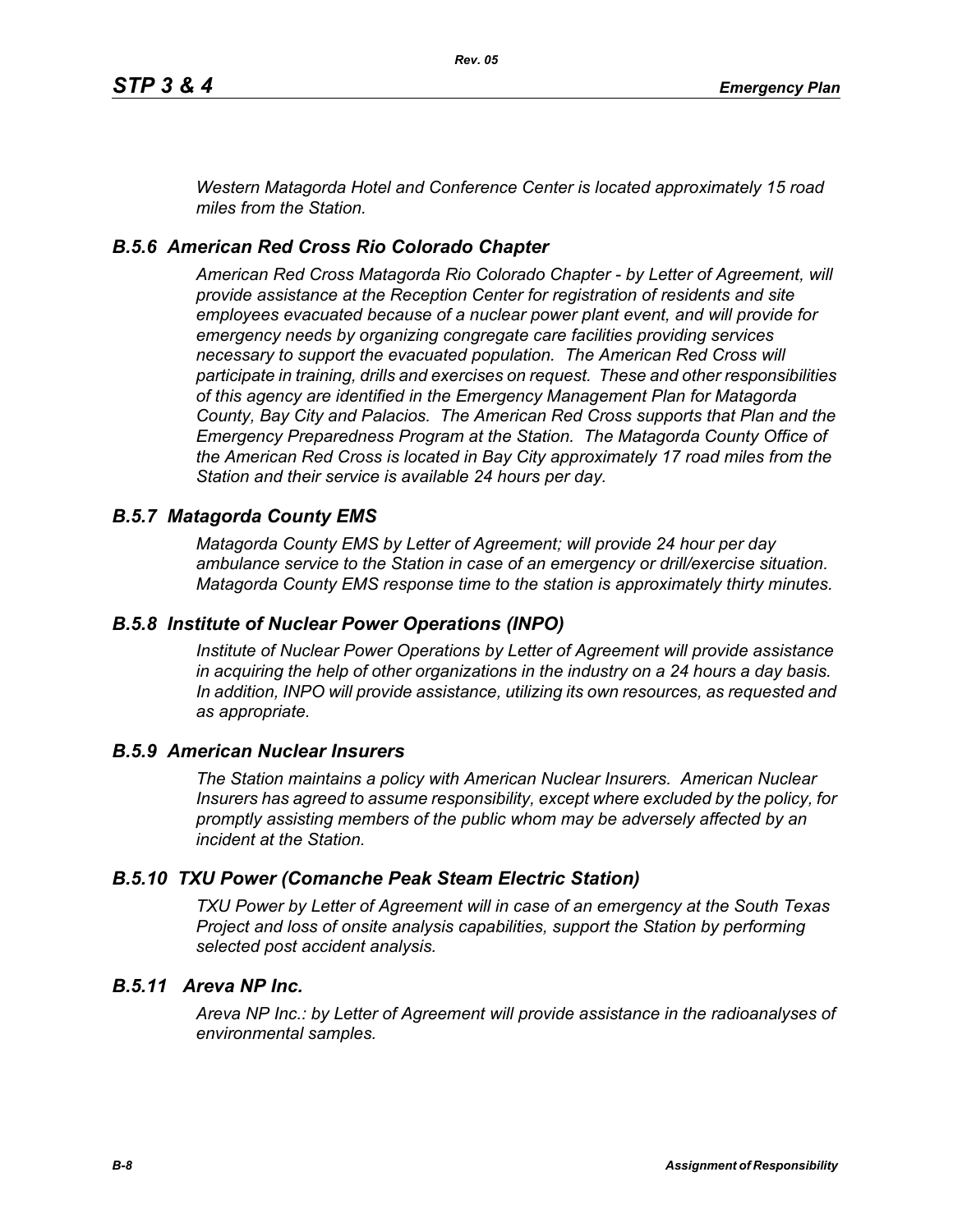# *B.5.12 Bay City Independent School District*

*Bay City Independent School District by Letter of Agreement will provide evacuation services (busses, drivers, reception centers and congregate care facilities) to Matagorda County or the Station in case of an accident at the Station.*

### *B.5.13 Matagorda Independent School District*

*Matagorda Independent School District by Letter of Agreement will perform early dismissal of students at the Alert classification, and evacuation of students to the Linnie Roberts Elementary School at the Site Area or General Emergency classification.*

### *B.5.14 Palacios Independent School District*

*Palacios Independent School District by Letter of Agreement will provide evacuation services (busses, drivers, reception centers and congregate care facilities) to Matagorda County or the Station in case of an accident at the Station.*

### *B.5.15 Tidehaven Independent School District*

*Tidehaven Independent School District by Letter of Agreement will perform early dismissal of students at the Alert classification, and evacuation of students to the appropriate Reception Center at the Site Area Emergency classification.*

#### *B.5.16 Van Vleck Independent School District*

*Van Vleck Independent School District by Letter of Agreement will provide evacuation services (busses, drivers) to Matagorda County or the Station in case of an accident at the Station.*

### *B.5.17 Matagorda County Environmental Health*

*Matagorda County Environmental Health by Letter of Agreement, will assist the Station on a 24 hours per day basis, or as needed, during an emergency situation at the Station by assisting the American Red Cross in opening and operating a Reception Center(s) and a monitoring and decontamination facility or facilities when the need arises. Matagorda County Environmental Health will provide radiological supplies, equipment, monitoring and decontamination for the offsite response organization. Matagorda County Environmental Health will maintain the necessary inventory of supplies to accommodate such an operation, based on STP staff and financial assistance.*

### *B.5.18 City of Bay City*

*City of Bay City - by Letter of Agreement, will make the Bay City Service Center available in case of the in-operability of the Station Emergency Operations Facility.*

#### *B.5.19 South Texas Project Operating Agreement*

*South Texas Project Operating Agreement is an agreement among Co-Owners for South Texas Project operations.*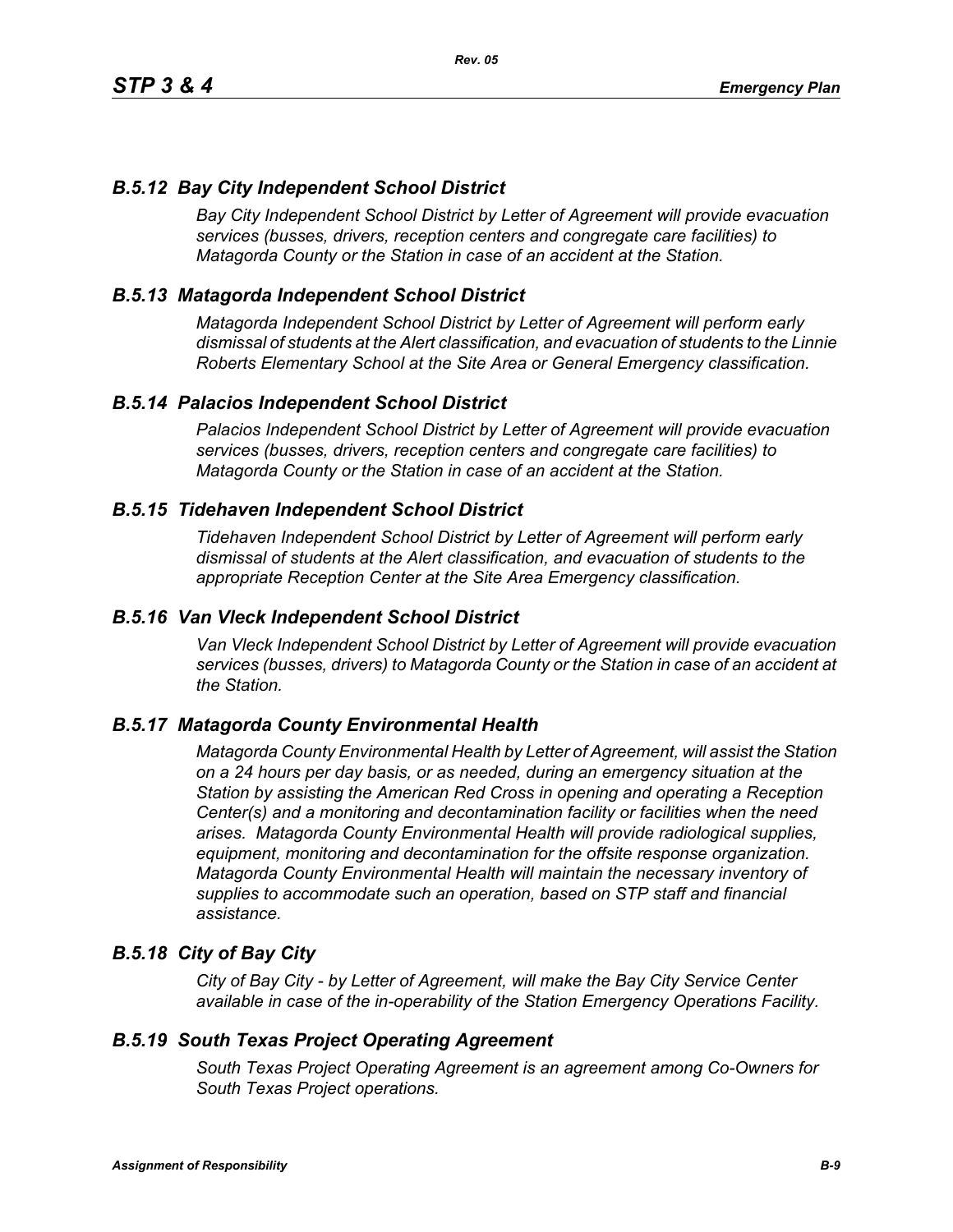### *B.6 Emergency Organization*

*The Emergency Preparedness program for the Station requires the coordinated response of several organizations. The Emergency Director is the key individual in the Station Emergency Response Organization. The Station Emergency Response Organization is described fully in Section C of this Plan.*

### *B.6.1 Station Emergency Director*

*The Station Emergency Director initiates the activation of the offsite Emergency Response Organizations by contacting the Governor's Division of Emergency Management via the Department of Public Safety Offices in Pierce, Texas, the Matagorda County Sheriff's Office, and the Nuclear Regulatory Commission. All these organizations are staffed 24 hours per day to provide communications links for receiving notification of a radiological emergency. The Federal agencies which may be requested by the Station to provide assistance can be notified by contacting the Nuclear Regulatory Commission on a dedicated communication link, the Emergency Notification System line.*

### *B.6.2 State of Texas and Matagorda County*

*The State of Texas and Matagorda County response is conducted in accordance with the following framework as presented in the State of Texas Emergency Management Plan and the Matagorda County Emergency Management Plan.*

- *The Governor's Division of Emergency Management is responsible for coordinating state-level response and recovery activities during emergencies and disasters regardless of cause. The Department of State Health Services, has been designated as the primary agency for radiological emergencies. The Matagorda County Judge and the Mayors of Bay City and Palacios exercise overall authority*  for offsite protective actions and measures for the safety and protection of local *personnel and property. Overall, direction and control of state response activities will be exercised by the Sub 2C Disaster District Committee Chairperson (Department of Public Safety highway patrol lieutenant) operating from the Emergency Operations Center located in Pierce. The Chairperson will be kept informed of conditions in a timely manner in order to facilitate state response and assistance. The Matagorda County Emergency Operations Center is the direction and control point for county and city response activities for an emergency at the Station.*
- *Upon declaration of a classified emergency, by the Station's Unit-specific Emergency Director, the State is notified of an emergency at the Station by the Station's Emergency Director via a call to the Department of Public Safety Communication Center located at Disaster District Sub 2C, Pierce, Texas, on the dedicated ringdown telephone. The Communications Center at the Department of Public Safety, Pierce, will notify the Governor's Division of Emergency Management of any emergency notification from the Station. The Governor and Chairperson of the Emergency Management Council are notified by the State Coordinator or the Governor's Division of Emergency Management Duty Officer, depending on the severity of the situation. Notification of a station emergency is*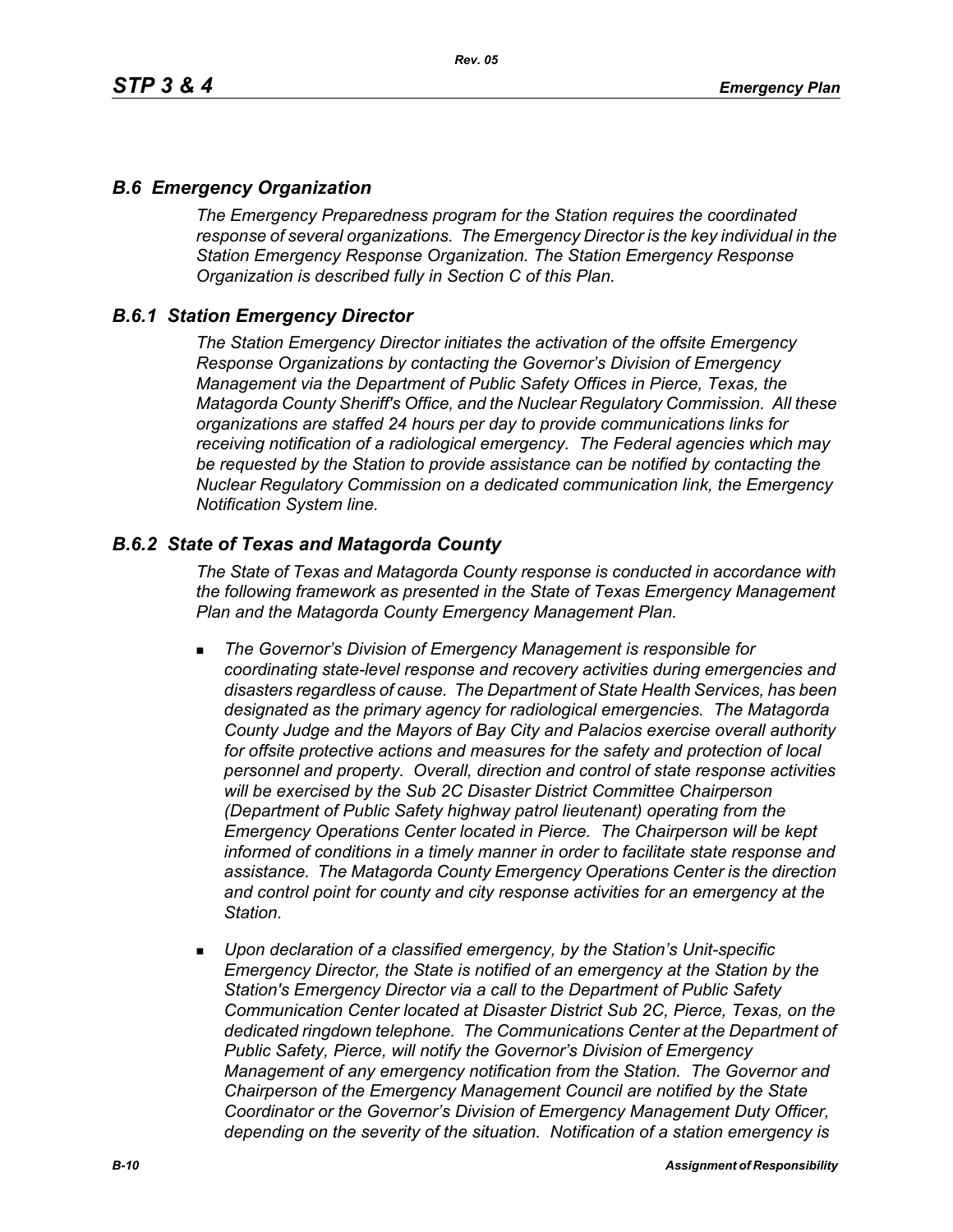*Rev. 05*

*from the Governor's Division of Emergency Management to the Texas Department of Health and in turn to the Department of State Health Services. The decision to activate the Radiological Response Team is based on the severity of the incident. The Governor, by executive order or proclamation, may declare a state of disaster. The presiding officer of the governing body of a political subdivision may also declare a local state of disaster. A state of disaster condition activates disaster response, recovery, and rehabilitation aspects of the State Emergency Plan. The Matagorda County Sheriff's Office also has access to the dedicated ringdown telephone, and will be notified of an emergency classification at the Station when the Department of Public Safety Disaster District Sub 2C office is notified.*

- *When requested to assist in response and recovery efforts to radiation emergencies, personnel from other State of Texas Agencies will perform functions and activities as described in the State of Texas Emergency Management Plan.*
- *Local officials shall provide notification to the various personnel in the Matagorda County Emergency Management Organization in accordance with County Procedures. The Matagorda County Sheriff is responsible to verify that notifications are made in accordance with details provided in the Matagorda County Emergency Management Plan.*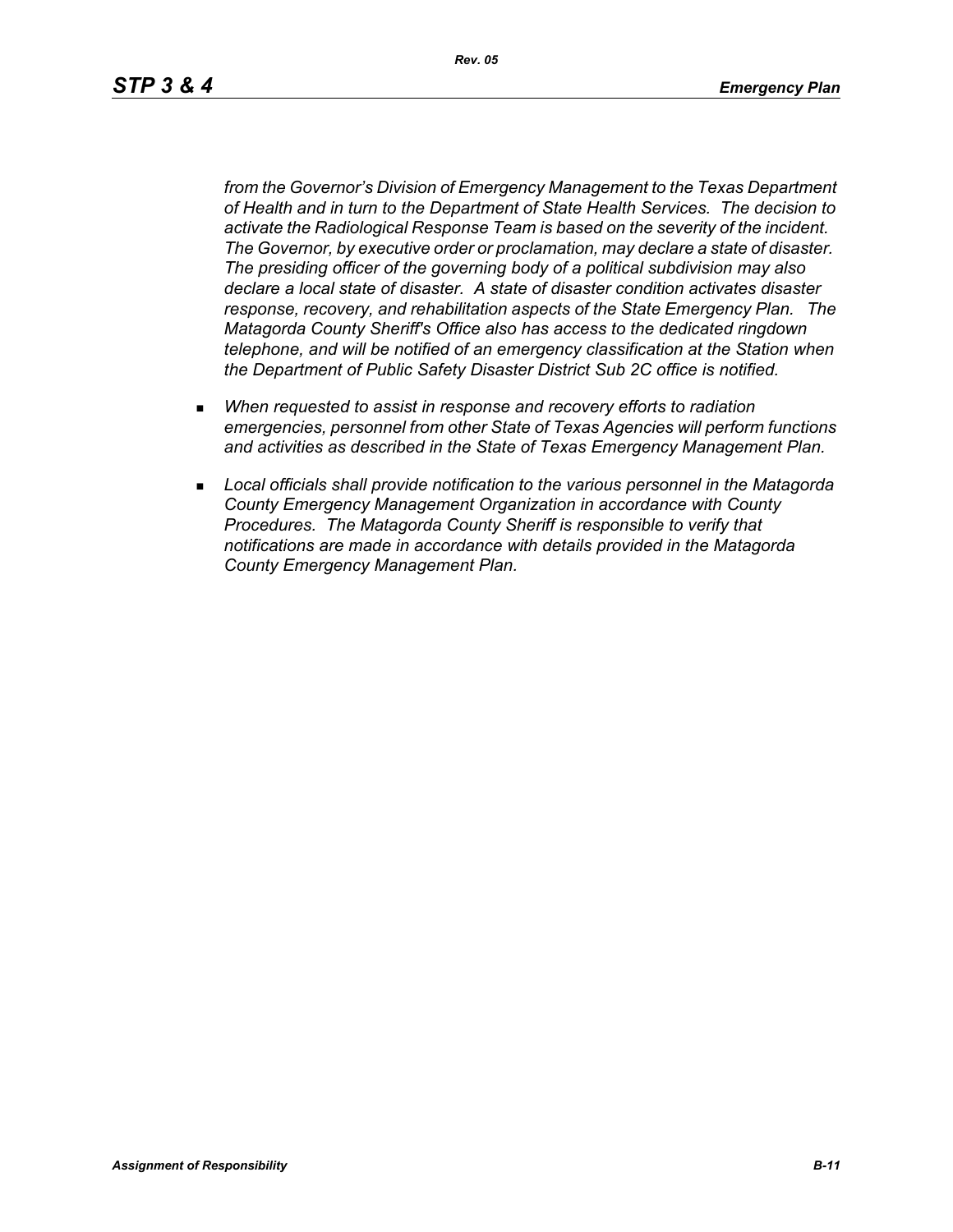### *Table B-1 Responsible Primary Organizations Page 1 of 1*

| <b>Organizations</b>                                         | <b>Individual in Charge</b>                                                                 |
|--------------------------------------------------------------|---------------------------------------------------------------------------------------------|
| South Texas Project Electric Generating Station              | <b>Station Emergency Director</b>                                                           |
| <b>State of Texas</b>                                        | Governor                                                                                    |
| State of Texas Emergency Management<br>Council               | Chairperson, Emergency Management Council                                                   |
| Governor's Division of Emergency<br>Management               | State Coordinator                                                                           |
| Department of State Health Services                          | <b>Radiation Program Officer</b>                                                            |
| <b>Matagorda County Emergency Management</b><br>Organization | <b>Emergency Management Director (County</b><br>Judge or Mayor(s) and County Commissioners) |
| <b>Bay City Emergency Management Organization</b>            | Mayor                                                                                       |
| <b>City of Palacios Emergency Management</b><br>Organization | Mayor                                                                                       |
| Matagorda County Sheriff's Office                            | <b>Sheriff</b>                                                                              |